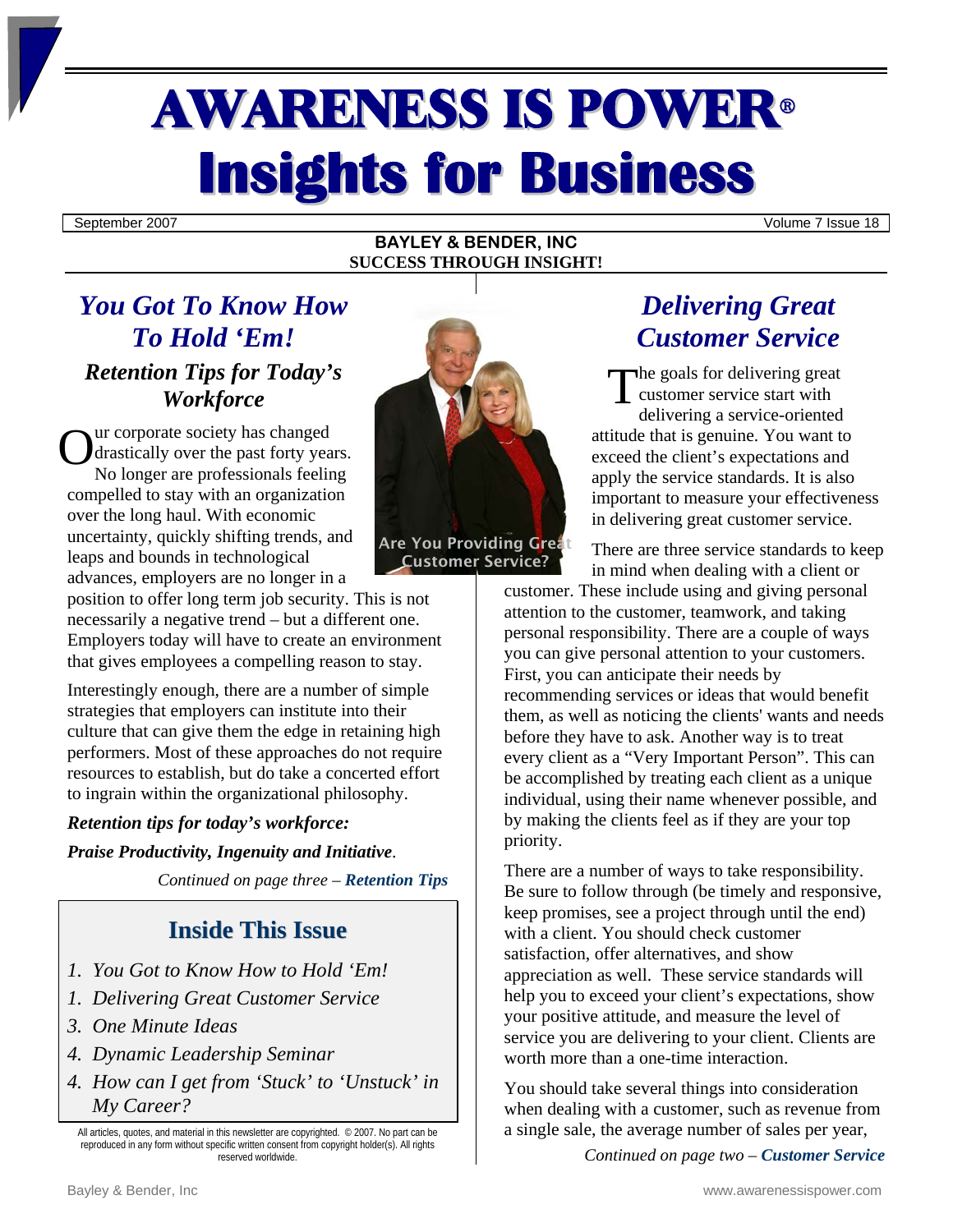## *Continued from page one – Customer Service*

and the average number of sales with a client over his/her lifetime.

And by providing genuine service, you are giving your clients what they expect, as well as setting yourself apart from all other organizations. If you can go beyond what the client expects and do more for the client than other competing companies, this will lead to 100% client satisfaction. Donald A. Adams said, *"To give real service, you must add something which cannot be bought or measured with money, and that is sincerity and integrity."* 

Another important aspect to delivering great customer service is to develop a consulting partnership with your clients. It is important to be the one to make the opening move and take the initiative. If you approach each interaction with a positive, caring attitude and view it as an opportunity to exceed their expectations, you will be well on your way to developing a valuable and lasting partnership. Three guidelines for creating a truly memorable impression include smiling and warmth with every interaction; presenting an *"I'm here for you"* attitude (by seeming ready, eager, attentive and caring); and finally by personalizing every interaction.

Satisfying the client can be a tricky endeavor when you are faced with multiple complaints and angry clients. When faced with complaints, it is necessary to listen to the client, apologize, sympathize, and most importantly, to take action. Angry clients are probably the biggest challenge opportunity you can face. Make sure to remain calm and not to take it personally. Kill 'em with kindness, and they won't

be able to resist you! It is a good idea to remember the client's names (and use them) as well as referring to details about the clients. This little bit of personal attention may be all that is needed to win them over. Goethe



once said*, "When we treat a man as he is, we make him worse than he is. When we treat him as if he already were what he potentially could be, we make him what he should be."* 

There are many reasons customers quit returning to a place of business.

*Continued on next column –* 

- $\checkmark$  4% of them move away (you can't do anything about them).
- $\checkmark$  5% change their habits (meaning they want to try something new for a while, the novelty factor).
- $\checkmark$  9% of them quit because they're attracted to your competition.
- 9 **14%** of your customers leave because they're unhappy with your service.
- $\checkmark$  And an overwhelming **68%** of your customers will leave you because they encounter an attitude of indifference.

#### Certainly there are

precautionary measures you can take to prevent some of your customers from leaving if you are aware of factors like these.

Delivering great customer service will not happen over night, but with a few well thought-out strategies, you can



achieve 100% client satisfaction. If you are looking for a quick reference to great customer service, here are the *'Six Secrets of Service.'*

- 1. If you don't like people, you have no business being in the people business.
- 2. Serve them well, you keep them. Service them poorly, you lose them.
- 3. Give the client, not what he wants, but what he really needs.
- 4. Make your clients feel good about spending their money.
- 5. If you can't get out of it, get into it!
- 6. When you give great service, EVERYBODY WINS!!!

# *Best of luck in WOW Service!*

Reprint permission granted by By Jennifer C. Zamecki, CPBA, CPVA, CAIA, TriMetrix, Well-Run Concepts. Copyright protected worldwide.

# **Bayley & Bender**

*"We help organizations around the world increase their Growth, Profitability and Productivity by helping them Hire, Develop and Retain Top Performing Sales Talent. We also provide Leadership Development and Team Building to drive Organization Effectiveness."*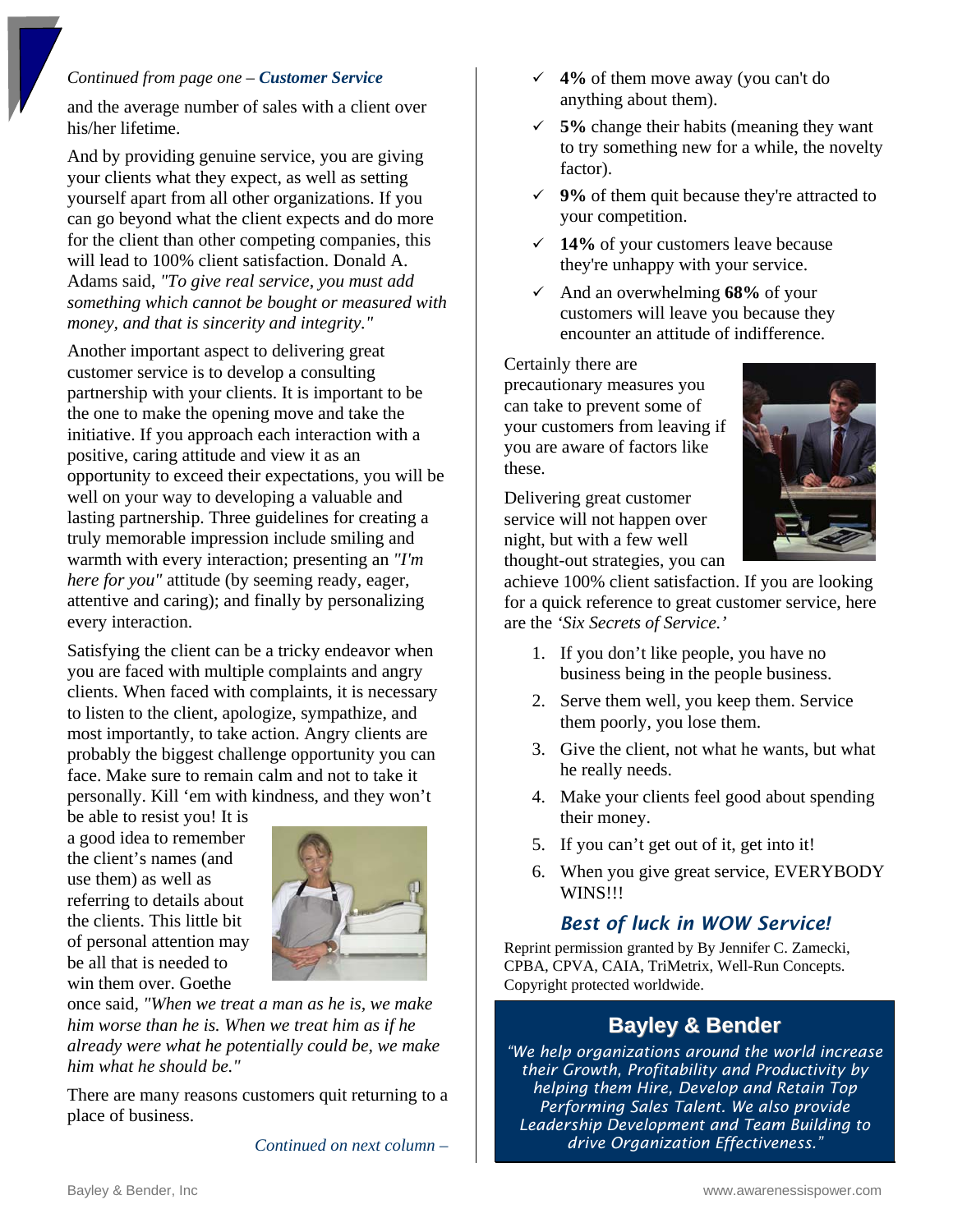#### *Continued from page one – Retention Tips*

Incredibly, this is the most effective tool in retaining outstanding personnel and unfortunately the most overlooked. Many times, employers will *"expect"* high degrees of productivity and ingenuity and will never share their enthusiasm and gratitude with the employee. In addition, strong initiative is what has helped get *you* to your current position and the initiative of a grateful employee is what can get you and your organization even further. Take time daily to boost to their confidence by praising productivity and ingenuity.

*Help Them Find their Niche.* Employees want to make a contribution to the organization and need to feel valuable within the organization. Employees don't leave jobs they are naturally suited for; nor do they leave places where they feel they are making a contribution. They leave jobs when they feel their work is not appreciated or when they find themselves doing work that is not compatible with who they are (i.e. *"round peg"* in a

*"square hole"*). Look for opportunities to help employees find their niche and place in the workplace.

#### *Listen, Listen and Continue to Listen*.

When an employee has an issue of any sort – listen. No matter how trivial it appears to you, it is having a very real impact on your employee. By listening and offering advice when possible, you are signaling to the



individual that you value them and care about their happiness within the organization.

*Always be Open to New Ideas*. Sometimes it is that idea that *"comes out of nowhere"* that can take an organization to its next level. Keep the lines of communication constantly open and create an open atmosphere of ideas and collaboration.

*Offer Non-monetary Opportunities*. Although difficult for some to comprehend, money is not everything to everyone. As competitive monetary compensation is a necessity, it is not always what motivates the employee. When employees find their niche in the workplace they are connected emotionally to their work. They are not just putting in their time and getting a paycheck, they are plugged in on many levels (emotionally and intellectually). Continuously look for developmental experiences and/or special projects that would give them an opportunity to add value to the organization while engaging their natural strengths.

**Pass Along Your Wisdom.** Finally, employees want opportunities to learn, grow and develop from seasoned mentors. They want access to mentors who can pass along their wisdom of experience as well as recommend challenging work assignments and developmental opportunities.

To retain your most valuable employees – you must value those individuals at every level of their personal and professional growth. Retention does not have to be costly, but it does require a determined effort on the part of management to encourage, to advocate and to appreciate the most important element of the organization – the employee.

Reprint permission granted by Alison Sfreddo, *The Mentoring Connection*. Copyright protected worldwide.



# **How Many Small Businesses Are There?**

In 2003, there were approximately 23.7 million businesses in the United States, according to Office of Advocacy estimates. The Internal Revenue Service (IRS) estimates there were 27.0 million business tax returns in 2003; however, this number may overestimate the number of firms, as one business can operate more than one taxable entity. IRS estimates the number of sole proprietorships increased by 2.4 percent in 2002 and by 1.9 percent in 2003.

Census data show there were 5.7 million firms with employees and 17.0 million without employees in 2001. Applying the sole proprietorship growth rates to the non-employer figures and similar Department of Labor growth rates to the employer figures produces the 23.7 million figure. Small firms with less than 500 employees represent 99.7 percent of the 23.7 million businesses.

# Don't miss next month's issue. **Subscribe now!**

# **AWARENESS IS POWER®** *Insights for Business*

2024 Powder Mill Rd Silver Spring, MD 20903 Tel: 301-439-8317

E-mail: [aip@awarenessispower.com](mailto: aip@awarenessispower.com)

Visit Our Web Site at: <www.awarenessispower.com>

12 **Issues For Only \$97**